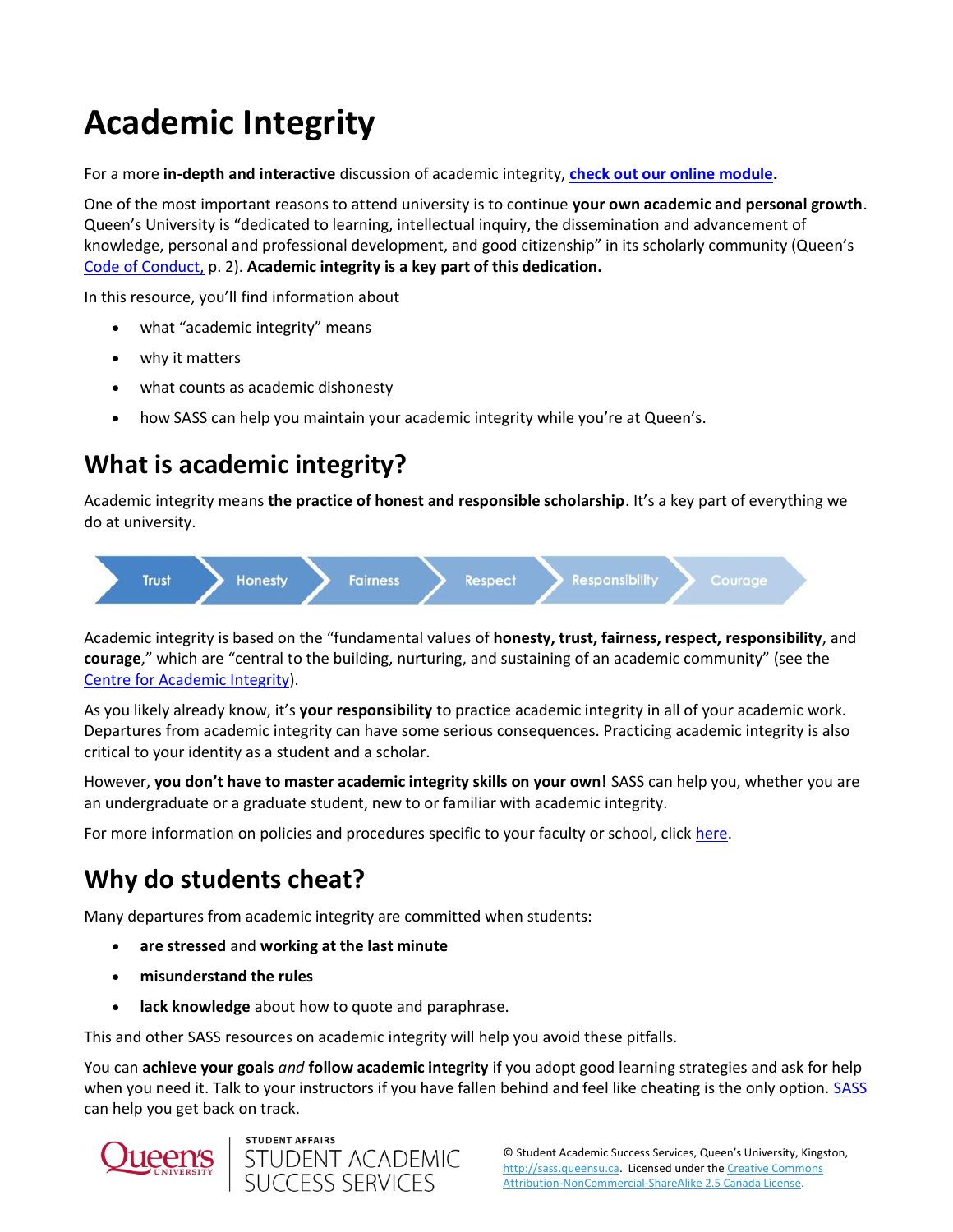## **Why does academic integrity matter?**

Academic integrity matters because **it's what makes your degree worth something**. Studying at Queen's means you are part of a scholarly community, one in which all members—students and faculty alike—are held in mutual respect and follow the same rules. Academic integrity also supports the reputation of Queen's; universities, and the degrees they confer, are only as strong as their reputations.

**Departing from academic integrity can also have** [serious consequences](http://www.queensu.ca/academicintegrity/students/being-charged-ai-offense) **for you personally,** from failing a course to being expelled from Queen's. Keep the big picture in mind: you're paying a lot of money for the opportunity to learn and develop your knowledge and yourself.

Cheating affects those around you, but, most of all, it affects *you—*ultimately, you are cheating yourself.

Maryellen Weimer, professor emerita at Pennsylvania State University, outlines [some of the consequences of](https://www.teachingprofessor.com/memos-to-students/memo-students-cheating/)  [cheating](https://www.teachingprofessor.com/memos-to-students/memo-students-cheating/) in a blog post on th[e Teaching Professor Blog.](https://www.teachingprofessor.com/) Paraphrased from [that blog post,](https://www.facultyfocus.com/articles/teaching-professor-blog/memo-students-cheating/) here are **six reasons not to cheat:**

### **(1) Knowledge is cumulative.**

What you learn later will draw on what you're learning now. Cheating now means you'll have to do twice the work later to catch up.

### **(2) Train your brain.**

When you cheat, you don't learn. You won't develop your writing, critical thinking, and problem solving. These critically important skills are ones that employers will assume you have upon graduation.

### **(3) Once a cheater...**

Research shows that cheating is almost never a one-time thing. In fact, you might get used to cheating and do it after you leave Queen's (e.g., at work, on your taxes, with unethical business practices, in your personal life).

### **(4) It's about integrity.**

It doesn't feel good when people are dishonest with you. Think about the kind of person you want to be: it probably isn't someone who cheats.

### **(5) You've got this.**

You can achieve your goals without cheating! Successful university students adopt effective and ethical approaches to learning and studying. There are resources on campus (like SASS) that can help.

### **(6) Pride and self-respect from your grades.**

You'll feel a sense of satisfaction and receive a self-respect boost from grades you've earned honestly.

Academic integrity will follow you beyond any one class to graduation and into the workforce.



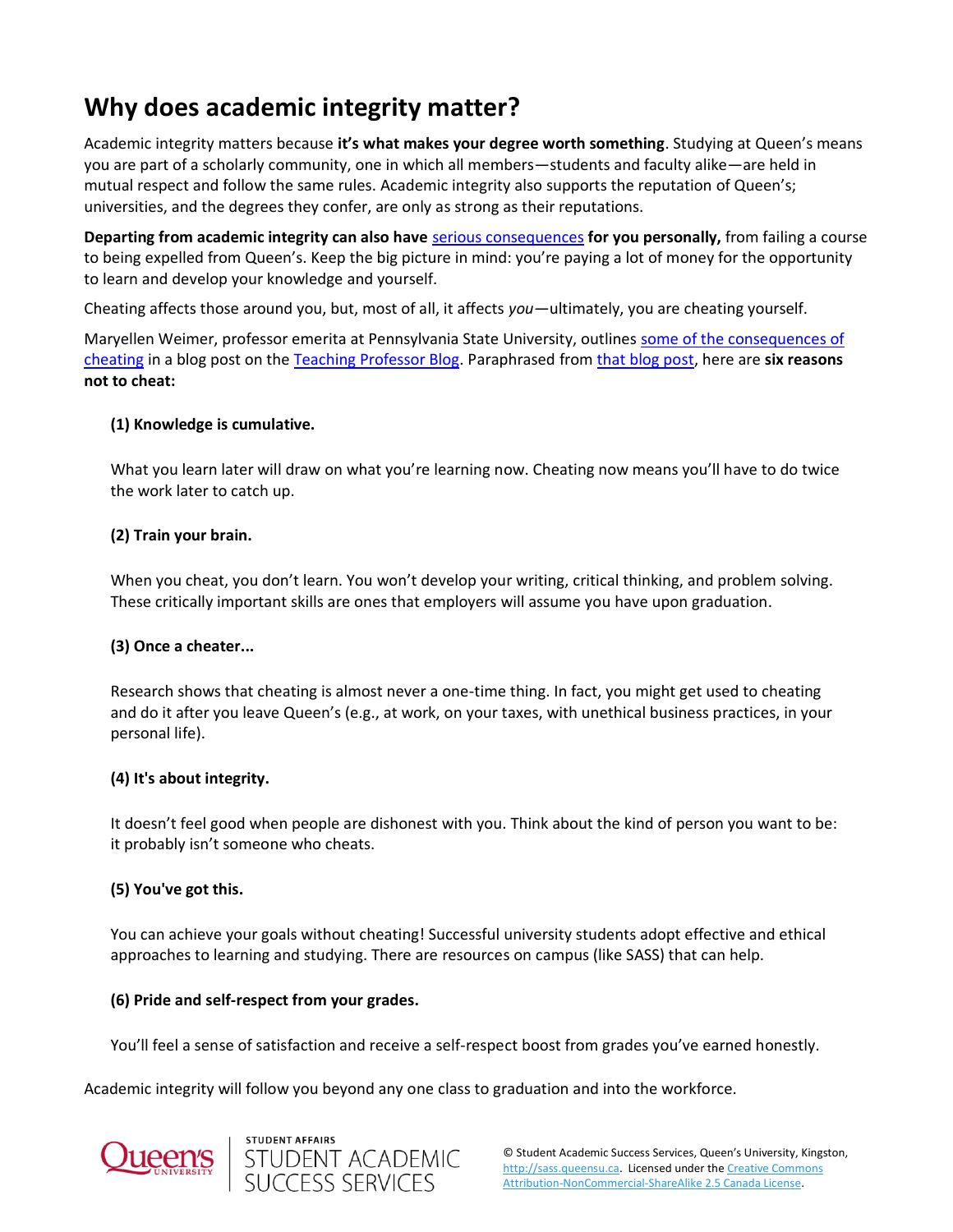## **Departures from academic integrity**

According to the [Senate policy on academic integrity,](http://www.queensu.ca/academicintegrity/sites/webpublish.queensu.ca.aiwww/files/files/AI%40Queens/Academic%20Integrity%20Procedures_Requirements%20of%20Faculties%20and%20Schools.pdf) the specific departures from academic integrity are: plagiarism, use of unauthorized materials, facilitation, falsification, forgery, and misuse of intellectual property.

## **What is plagiarism?**

Plagiarism is probably the most well-known breach of academic integrity. Plagiarism means using someone else's ideas, words or phrases—their intellectual property—and, intentionally or not, representing them as your own.

### **For example, it's plagiarism if you:**

- copy text or images from the internet, a printed source, or other source and fail to provide appropriate acknowledgment
- copy from another student
- use direct quotations or paraphrased material in an assignment without appropriate acknowledgment
- paraphrase so closely that most of the phrasing resembles that of the original source
- submit the same piece of work in more than one course without the permission of the instructor(s).

### **How to avoid plagiarism**

A key factor in scholarship is *community.* Becoming part of a community of scholars means that you are joining an ongoing discussion. It isn't necessary, especially at the undergraduate level, to create new knowledge in every assignment. Instead, you are expected to build on and refer to established knowledge.

All scholarship is built on what came before it. We all learn from others, generation to generation, across and within disciplines. So long as you acknowledge the sources of your words and ideas, you are not plagiarizing—in fact, you are doing what you're *supposed* to do!

### **Think of it this way:**

It's not that you *have to* cite sources, it's that you *get to* cite them.

You can avoid plagiarism if you:

- learn how to [take effective notes](https://sass.queensu.ca/taking-notes/) from sources
- [plan ahead](http://sass.queensu.ca/time-management/) to give yourself enough time to complete your [assignments](https://sass.queensu.ca/assignment-planner/) on your own
- [strengthen your writing skills](https://sass.queensu.ca/programs/appointments/)
- understand [when, why, and how](https://sass.queensu.ca/onlineresource/topics/avoiding-plagiarism/) to cite sources
- follow standard documentation formats (e.g., [MLA, APA, Chicago\)](https://library.queensu.ca/help-services/citing-sources)
- [properly integrate sources with your own insights.](https://sass.queensu.ca/onlineresource/topics/integrating-sources/)

For more on how to avoid plagiarism in your writing assignments, see ou[r handout on avoiding plagiarism.](http://sass.queensu.ca/onlineresource/topics/avoiding-plagiarism/)

### **Use of unauthorized materials**

### **What does it mean to use unauthorized materials?**

- possessing or using forbidden study materials or aids during a test
- copying from another student's test paper



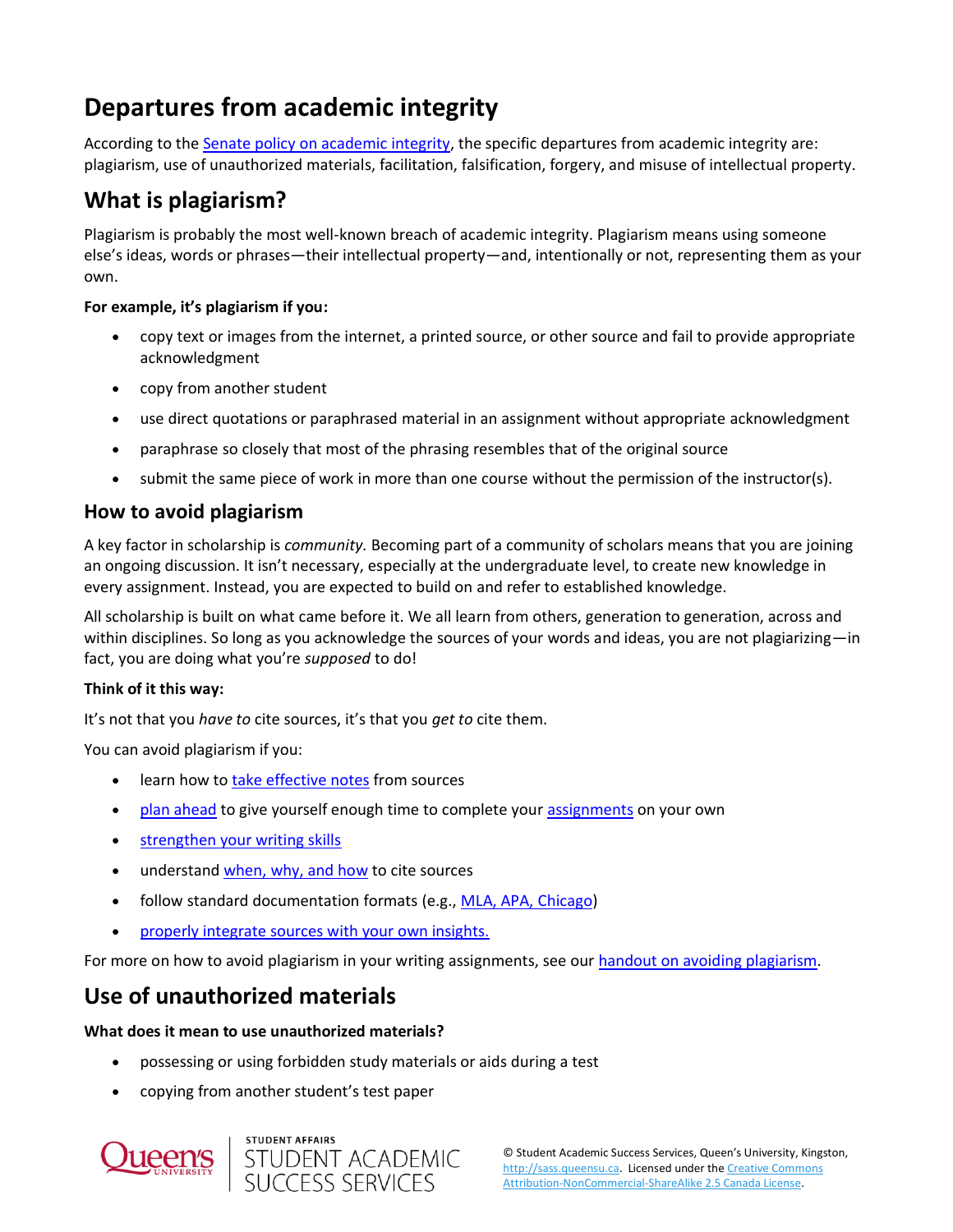- using an unauthorized calculator or other aids during a test
- removing materials from the library without authorization
- deliberately concealing library materials.

This is the "classic" form of cheating that you have probably seen in movies or in stock photography. Leaning over to copy an answer from another student's paper, writing formulae on your arm, using your phone to look something up, smuggling notes into an exam—these are all considered departures from academic integrity.

You can **avoid use of unauthorized materials** by:

- understanding the course material and expectations (see [Academics 101\)](https://sass.queensu.ca/courses/academics-101/#/)
- [managing your time](https://sass.queensu.ca/time-management/) well and [avoiding procrastination](http://sass.queensu.ca/procrastination/) throughout the term
- preparing well for tests and exams (see [understanding the exam expectations,](https://sass.queensu.ca/exams/) [memory,](https://sass.queensu.ca/memory/) [test](https://sass.queensu.ca/test-anxiety/)  [anxiety](https://sass.queensu.ca/test-anxiety/) and [study techniques\)](https://sass.queensu.ca/exams/#plan)
- knowing what aids you[r professor](https://sass.queensu.ca/communicating-with-profs/) will and won't allow during a test or exam.

### **Facilitation or unauthorized collaboration**

#### **What is facilitation?**

Facilitation refers to deliberately enabling another person's breach of academic integrity. For example:

- knowingly allowing your essay or assignment to be copied by someone else
- buying term papers or assignments and submitting them as your own
- selling term papers or assignments.

Buying and selling academic work are more explicit examples of facilitation, ones that most students would identify as breaches of academic integrity. However, allowing a friend to copy your assignment (in whole or in part) is also cheating. If either of you is caught, you could *both* face consequences.

You can avoid **facilitation** if you:

- understand your professor's expectations for all assignments
- [make sure you have enough time](https://sass.queensu.ca/time-management/#tools) to complete assignments
- [collaborate \(e.g., on group work\) with integrity.](http://www.queensu.ca/academicintegrity/students/avoiding-plagiarismcheating/collaborate-integrity)

### **Inappropriate collaboration**

Is it all right to work together on an assignment?

**Collaboration** includes group work (for example, on a lab or assignment), jointly working on homework problems, having a friend help you rewrite a paper—even checking homework answers before submitting them. In all these cases, it is **your responsibility** to ensure that the work you submit is **the result of only your own effort**—if the work has your name on it, you are responsible for all of it.

When is it okay to collaborate? The only way to know for sure is to **ask your instructors** if, and to what extent, you can work with others on *any* assignment or task that will be submitted for marks. Never guess or assume, no matter what "everyone else" is doing.

For more information, see "[Collaborating with Integrity.](http://www.queensu.ca/academicintegrity/students/avoiding-plagiarismcheating/collaborate-integrity)"

### **Falsification**



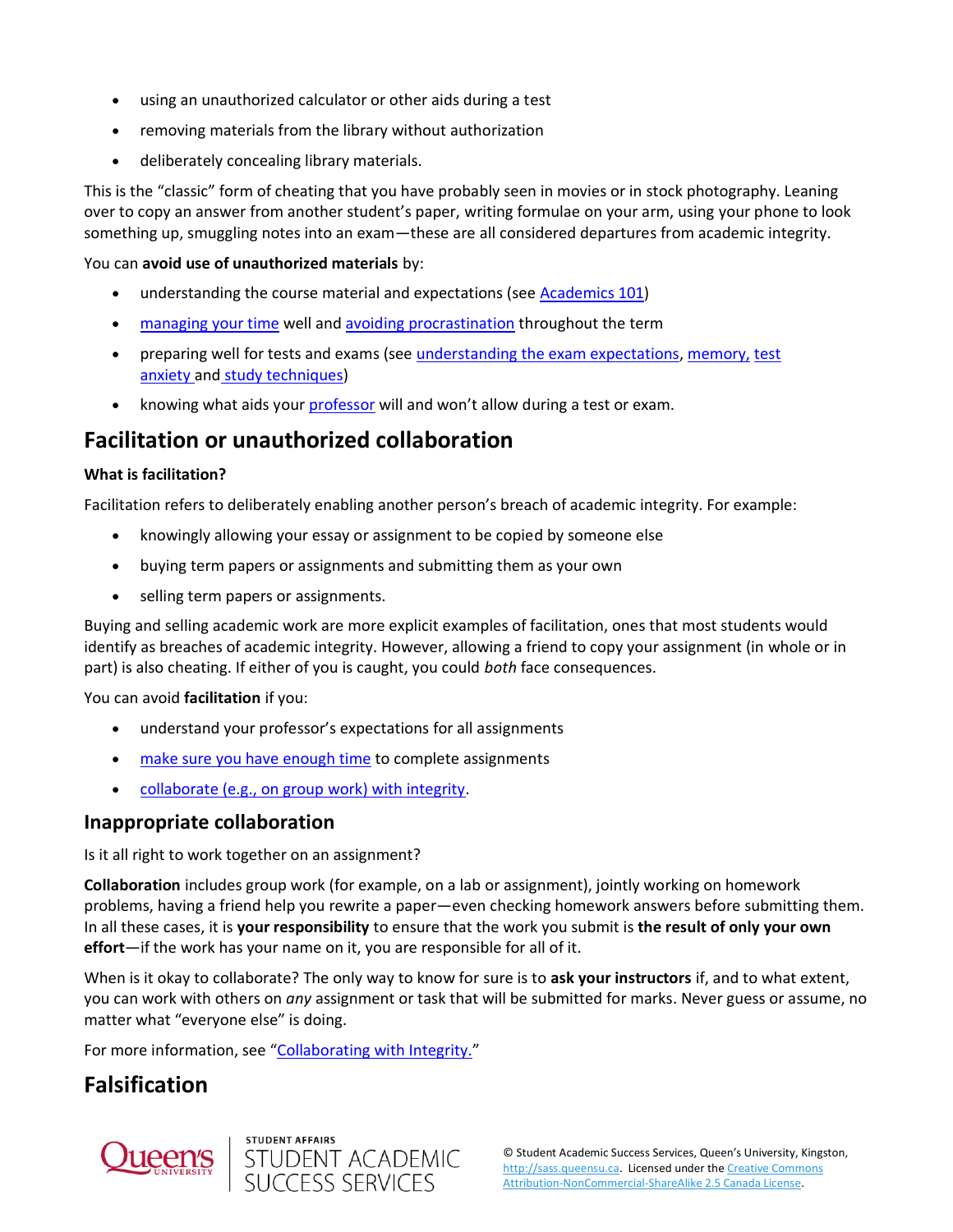### **What is falsification?**

It's an act of falsification to misrepresent yourself, your work, or your relationship to Queen's. For example, it's falsification if you:

- create or alter a transcript or other official document
- impersonate someone in an exam or test
- falsify or fabricate research data.

While most students violate academic integrity inadvertently, it is difficult to commit falsification by accident. This category of academic dishonesty takes purposeful effort.

You can **avoid falsification** if you:

- [plan ahead](http://sass.queensu.ca/time-management/) so that you have enough time to find materials, gather data, do your readings, or study course content.
- always **honestly** portray your own and others' work. Sometimes what you perceive to be the wrong numbers or seemingly insignificant data can turn out to be just as valuable as what you expect to find.
- keep lines of communication open with your professor or graduate supervisor and discuss challenges.

### **Forgery or the use of forged materials**

#### **What is forgery?**

Forgery is falsification taken to the extreme: it is not altering official documents, but submitting documents which are entirely fraudulent (e.g., medical notes, transcripts, etc.).

It is extremely unlikely that you could commit forgery by accident; just as with falsification, this category of academic dishonesty takes purposeful effort. Forgery is a transparently deliberate act of cheating.

### **Unauthorized use of intellectual property**

### **What is intellectual property?**

Intellectual property can take different forms, but broadly speaking, it is a product of intellectual or artistic effort, for example:

- slides or notes from a lecture
- exam content
- a handout from a student's presentation
- a piece of art produced by a student
- research notes
- lab notes
- a research paper (published or not).

### **Why is unauthorized use of intellectual property a problem?**

Students and professors at Queen's own the intellectual property rights to their academic work. This means that you may not use or sell their work without their authorization. Using or selling others' work for profit or unfair academic, personal or professional advantage is a departure from academic integrity and very likely of copyright law. It also breaks the bonds of trust between instructors and students, and gives future students an



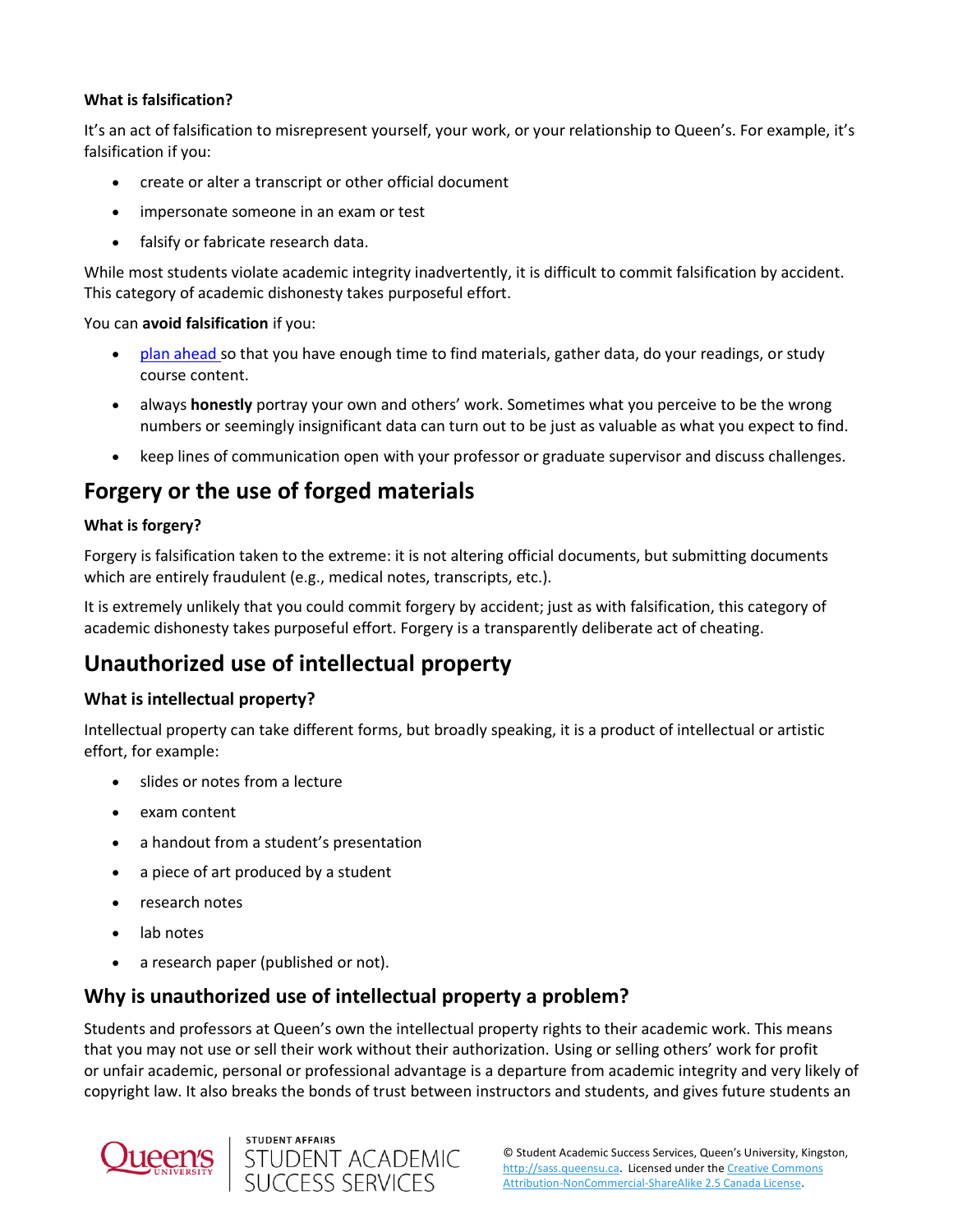unfair advantage.

#### **Examples of this type of departure:**

- uploading course materials, such as lecture notes or slides, to note-sharing websites without an instructor's permission
- providing course materials to commercial exam prep services that have not been sanctioned by the university
- accessing and using materials from file-sharing sites.

### **How to avoid this form of academic dishonesty:**

• Always ask your professor's permission first if you would like to distribute course materials.

If you would like to access past exams or assignments, ask your instructor if they would share them, or ask if there is a place to access past assessments to which the instructor has already consented (like an exam bank).

## **How SASS can help**

We get it: it can be challenging to keep up with coursework, submit assignments on time, and still have time to manage the rest of your life.

Student Academic Success Services is here to help make sure that students have the skills in place to avoid departures from academic integrity. In fact, [two of the most common reasons](http://www.queensu.ca/academicintegrity/students/understanding-academic-integrity/interesting-facts-ii) why students violate academic integrity are poor time management and lack of knowledge, both of which can be overcome with a little effort. You can do it—and we can help!

We offer a variety of resources, from workshops to online resources to one-on-one consultations.

### **Academic Integrity Workshops**

Throughout the term, SAS[S offers workshops](http://sass.queensu.ca/events/) on issues related to academic integrity. For example, we have workshops on

- effective time management to help you avoid time crunches that might tempt you to cut corners
- note-taking skills to help you ensure that you've accurately recorded source material and cited the sources from which you've borrowed
- how to practice academic integrity in your writing assignments.

### **SASS handouts and resources**

Looking for resources you can read online right now? We have:

- a resource on how to [avoid plagiarism in academic writing](http://sass.queensu.ca/onlineresource/topics/avoiding-plagiarism/)
- a[n interactive module](https://sass.queensu.ca/courses/academic-integrity/#/lessons/Fhst4wWliC83eIbGRqCG0BzMwiGrNRmP) on academic integrity (includes practice questions)
- tools for [planning assignments,](http://sass.queensu.ca/assignment-planner/) [managing your time,](http://sass.queensu.ca/time-management/#sched) and [preparing for exams.](http://sass.queensu.ca/exams/)

### **Writing & Learning appointments**

Our expert staff of professional writing consultants and academic skills specialists can help you learn to

integrate sources into your work



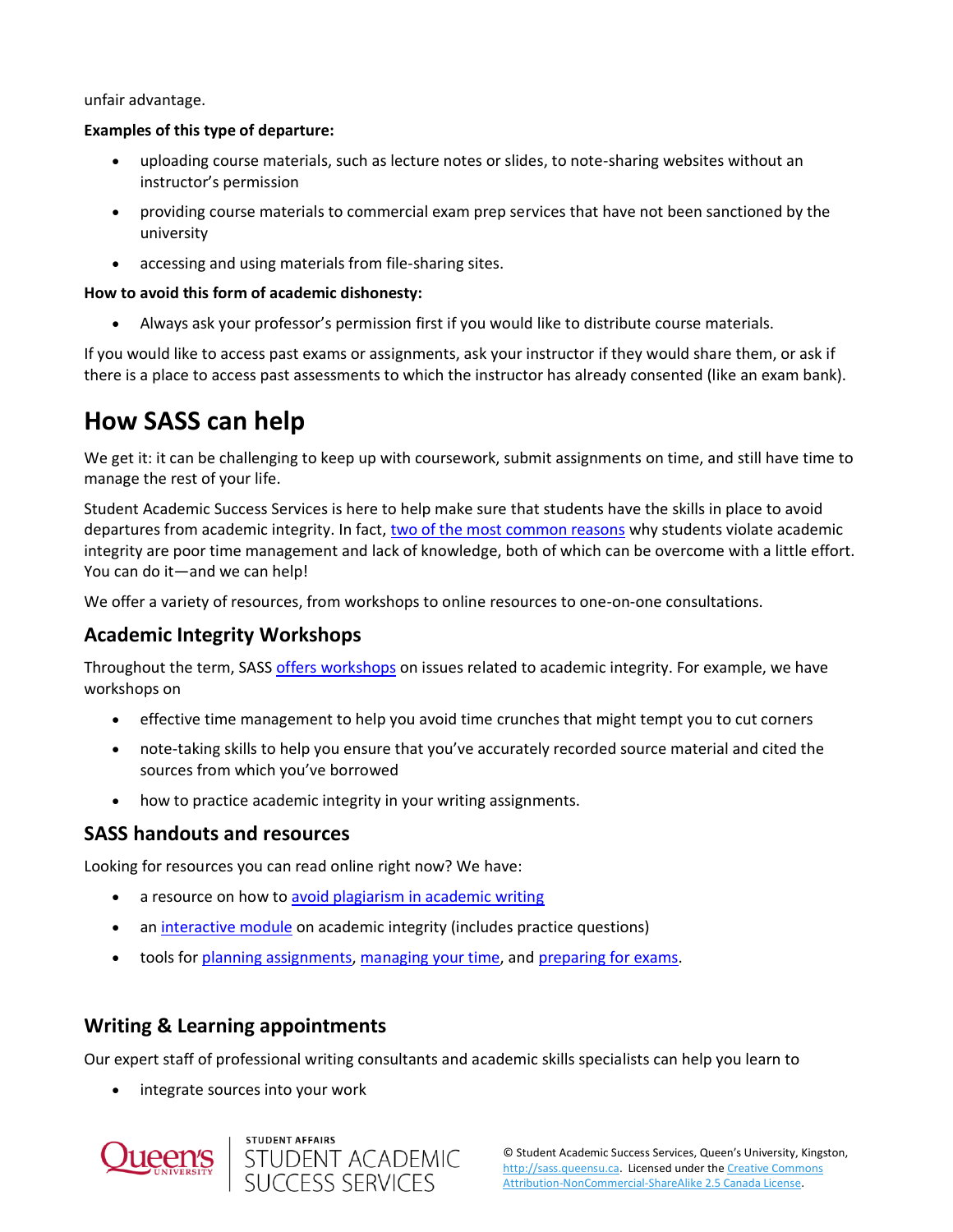- properly paraphrase, quote, and use citations
- manage your time to avoid the temptation to take short cuts.

[Book an appointment online](https://queensu.mywconline.com/) to find out how we can support your writing and learning.

## **Frequently asked questions**

Students often have specific questions about what is and isn't considered an academic integrity issue. We answer some of these questions below (adapted from the [Academic Integrity @ Queen's website](http://www.queensu.ca/academicintegrity/students/avoiding-plagiarismcheating/common-misconceptions)):

#### **Is it true that if I paraphrase or slightly alter the wording from a source, I do not have to give credit?**

This is not true. If you take anyone's ideas or words and present them as your own argument or use them to support your argument, you must give appropriate credit. If you are unsure how to do so, click here for citation [resources](https://www.library.queensu.ca/help-services/citing-citation-management) or ask your instructor for help.

#### **Is it true that as long as I provide a citation when I copy something, I am not plagiarizing?**

Providing a citation is a good start, but you must add quotation marks if you are copying someone's idea word for word.

#### **Am I allowed to re-submit previous assignments since I own them?**

Although this may seem logical, it is prohibited and an example of "self-plagiarism." If you truly feel that your previous work is related to your current assignment or project, talk to your instructor(s) to see if it can be resubmitted or revised for an alternate submission.

#### **Since my instructor did not ask for my sources, do I need to include any?**

Just because your instructor did not ask for them, it is not a legitimate excuse to avoid giving proper credit. You may still be found to have committed plagiarism if you don't. Further, it is good practice to include your sources in order to acknowledge where your ideas come from.

### **Is it okay if I forgot or didn't know that I was plagiarizing/breaching other aspects of academic integrity?**

It is your responsibility to understand what conduct is [not permitted at the University.](http://www.queensu.ca/academicintegrity/students/understanding-academic-integrity/forms-violations) "**Not knowing" is not an excuse,** so you should familiarize yourself with the forms of academic dishonesty and school policies or ask your instructor if you are still unclear.

### **Is sharing information with friends on an assignment all right?**

There is a distinction between [inappropriate collaboration and ethical group work.](http://www.queensu.ca/academicintegrity/students/avoiding-plagiarismcheating/collaborate-integrity) If the work is meant to be independent, you are breaching academic integrity by discussing answers with others. If your instructor does not address the issue, it is **your responsibility to find out**, rather than assume that it is collaborative group work.

### **Is it true that submitting papers that I buy online is not plagiarizing, since they are available?**

This is definitely not true. The act of purchasing a paper to submit is cheating.

### **Will I be at a disadvantage if everyone cheats except for me?**

If others are earning their marks or even their degrees by cheating their way through, it won't be long before they get caught. Furthermore, they will not develop the necessary skills for life and work after university. Holding yourself to high standards of academic integrity in learning will pay off in the future and make you proud of a degree that you worked hard to get.

#### **Still have questions about academic integrity?**

Remember, you don't have to master these skills all by yourself. Many people and services at Queen's can help